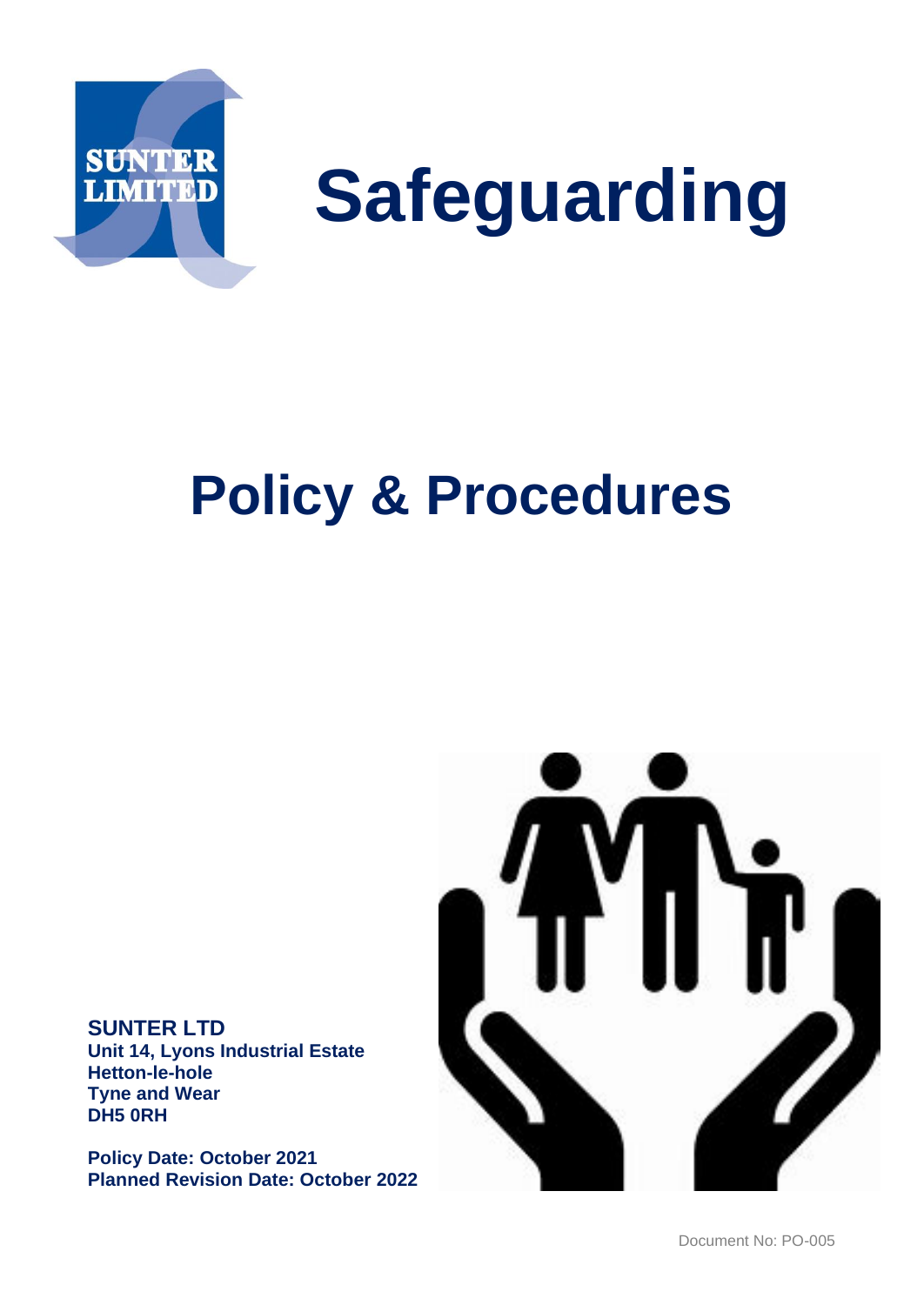

#### **INDEX**

| <b>SECTION A</b>   |                   |      |
|--------------------|-------------------|------|
|                    | <b>BACKGROUND</b> | Page |
| Purpose and Aims   |                   |      |
| Introduction       |                   |      |
| <b>Definitions</b> |                   |      |
| Responsibilities   |                   |      |
| Training           |                   |      |

#### **SECTION B**

| <b>PROCEDURES</b>                            | Page |
|----------------------------------------------|------|
| Reporting abuse                              | 8    |
| <b>Key Roles</b>                             | 8    |
| Alerter - Referrer                           | 8    |
| Reporter                                     | 9    |
| Investigator/Investigations                  | 9    |
| Good Practice for referrers                  | 10   |
| Confidentiality & Information Sharing        | 10   |
| Monitoring                                   | 10   |
| Roles & responsibilities of the Organisation | 11   |
| Going into Customers Homes                   | 11   |
| Do's & Don'ts                                | 11   |

| <b>SECTION C</b>                           |                   |      |
|--------------------------------------------|-------------------|------|
|                                            | <b>APPENDICES</b> | Page |
| Appendix 1 – Useful Contact Numbers        |                   |      |
| Appendix 2 – Reporting Incidents Flowchart |                   |      |
| Appendix 3 – Report Form                   |                   | 13   |

#### **This Written Policy contains 13 pages and is signed in this section to minimise the use of paper in printed versions.**

Name: John Walker Name: Kevin Stubbs

Signature:  $\frac{d}{d}$   $\frac{d}{d}$   $\frac{d}{d}$   $\frac{d}{d}$   $\frac{d}{d}$  . Signature:

Position: Health, Safety & Environment Manager Position: Company Director

**Policy Date: October 2021 Planned Review Date: October 2022**

Policy Written by: **Policy Reviewed by:** Policy Reviewed by:

K. Elifle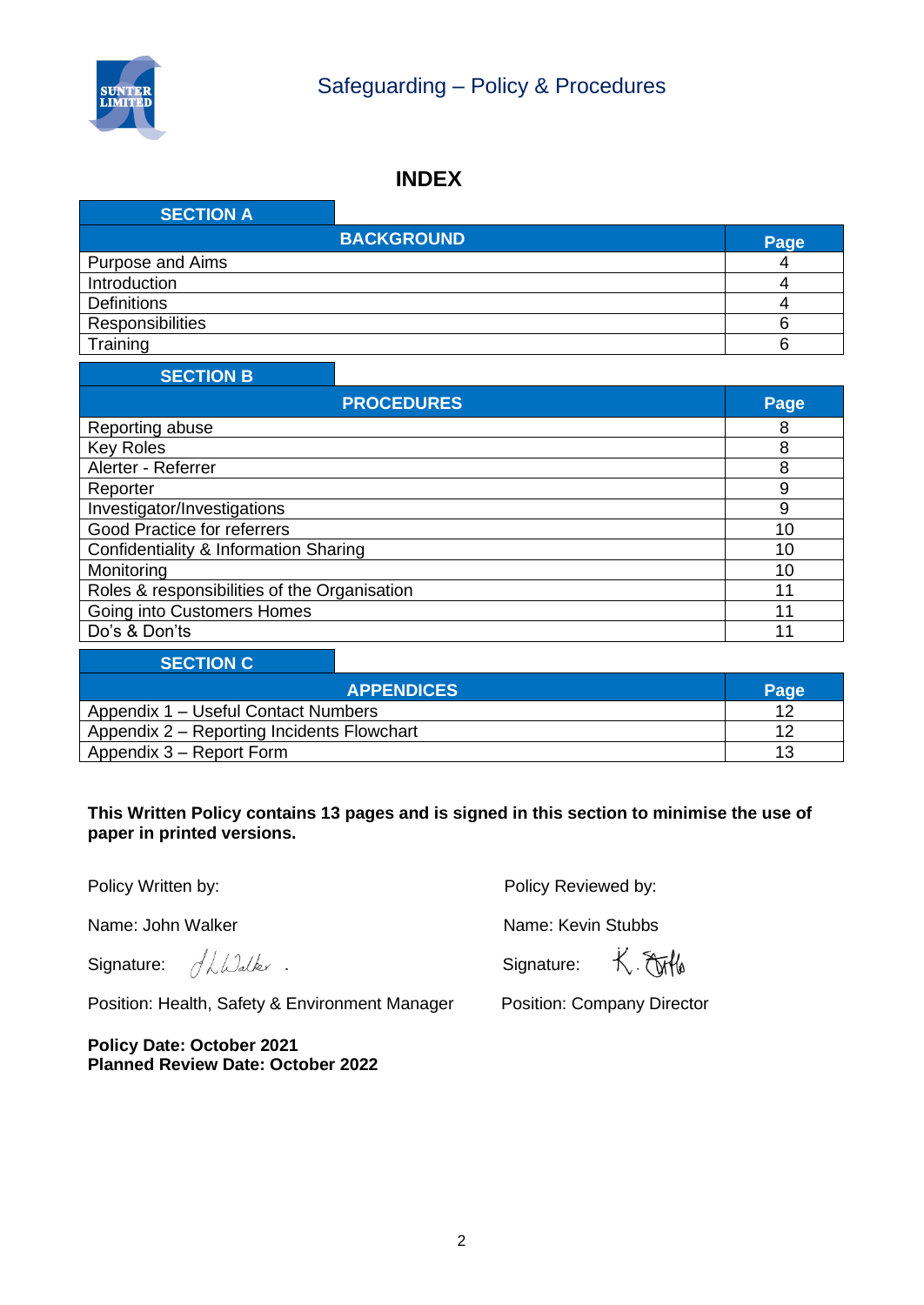

#### **SECTION A**

#### **BACKGROUND**

- **Purpose & Aims**
- **Introduction**
- **Definitions**
- **Responsibilities**
- **Training**

#### **PURPOSE AND AIMS**

Sunter Ltd Safeguarding policy procedure aims to provide a clear direction for its entire staff, contractors and others about expected codes of behaviour in dealing with safeguarding issues and is committed to:

- Ensuring that the welfare of vulnerable people is paramount at all times
- Working in partnership with others in order to safeguard vulnerable people
- Maximising people's choice, control and inclusion and protecting their human rights
- Ensuring safe and effective working practices are in place.
- Supporting staff within the organisation.
- Minimising risk
- Providing an excellent service for all our clients and customers

#### **INTRODUCTION**

This Policy & Procedure sets out the roles and responsibilities of Sunter Ltd in working together with other professionals and agencies in promoting the welfare of both staff and customers from abuse and neglect.

This Policy & Procedure is intended to support all staff working within Sunter Ltd (permanent, seconded or temporary) as well as all people who work on behalf of any sub contractors or agents of Sunter Ltd.

Policies linked with this will include: complaints, information sharing, disciplinary, equality & diversity and Health Safety & Welfare.

#### **DEFINITIONS**

#### **Vulnerable Adult**

Safeguarding Adults procedures relate to the multi-agency responses made to a person aged 18 years or over: 'who is or may be in need of community care services by reason of mental or other disability, age or illness and is or maybe unable to take care of him or herself, or unable to protect him or herself against significant harm or exploitation' [No Secrets 2000].

For the purposes of ensuring consistent and widely understood terminology, these policy and procedures will use the phrase 'Vulnerable People' to identify those affected for interventions within the procedures.

The Safeguarding Adults Act 2005 identifies a duty of care to all adults 'whose independence and wellbeing is at risk due to abuse or neglect'.

However, it may not always be appropriate to instigate these safeguarding procedures. Sunter Ltd will ensure that appropriate links are made to all clients and partners policies.

Where a person is not vulnerable under the definition above, redirection to other services may be more appropriate, for example criminal justice process and/or domestic violence services.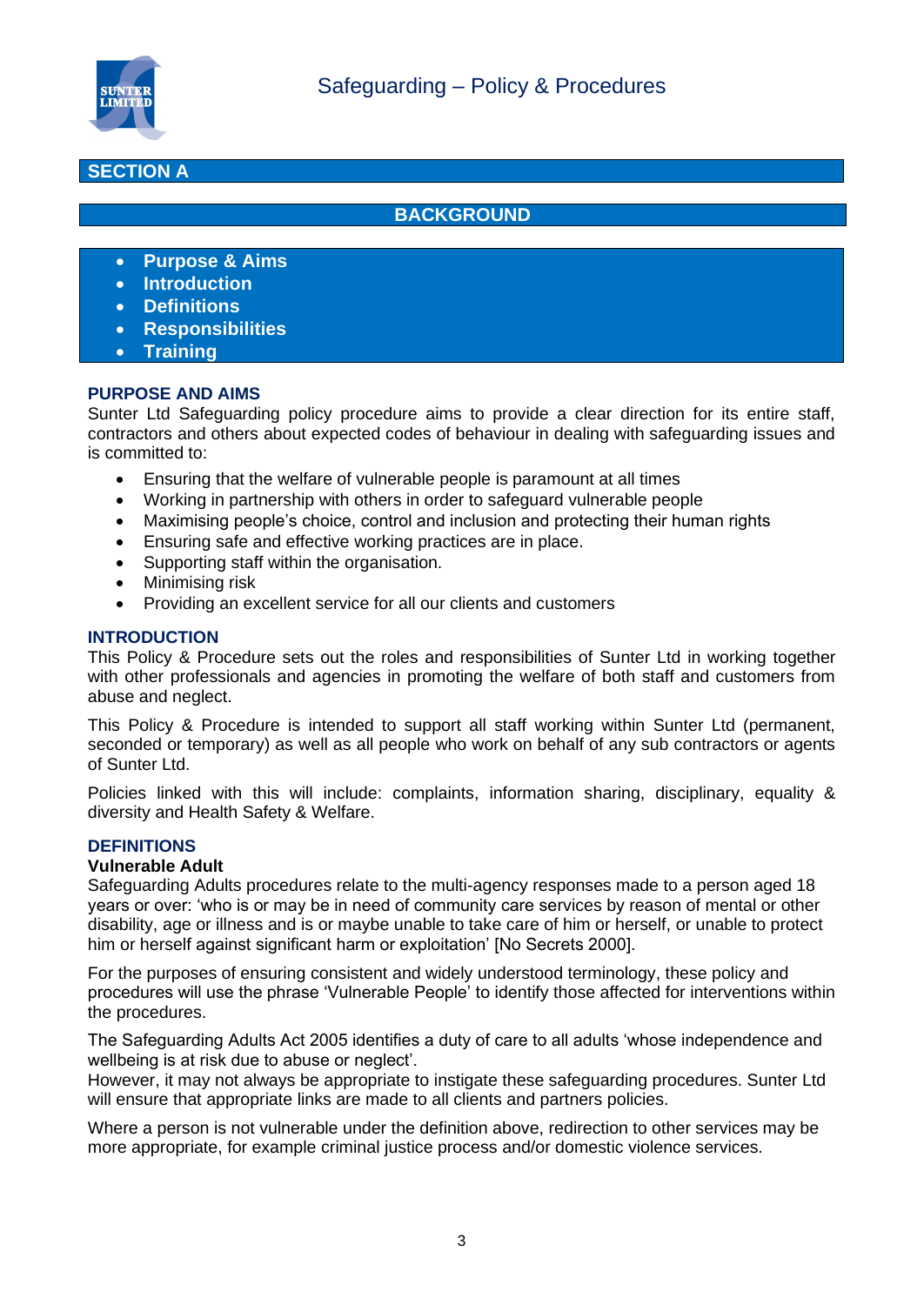

#### **Vulnerable Children**

"Vulnerable children" means children -

- Who are unlikely to achieve or maintain, or have the opportunity of achieving or maintaining, a reasonable standard of health or development without the provision for them of social care services,
- Whose health or development is likely to be significantly impaired, or further impaired, without the provision for them of social care services,
- Who have a physical or mental impairment,
- Who are in the care of a public authority, or
- Who are provided with accommodation by a public authority in order to secure their wellbeing.

#### **Abuse**

A definition abuse is:-

"A violation of an individual's human and civil rights by any other person or persons" [No secrets DH 2000] remains.

All forms of abuse have a negative emotional impact; the abused person may suffer feelings of insecurity, fear, rejection, hopelessness and loss of self-respect and self worth.

Abuse may consist of a single act or repeated acts, abuse may happen intentionally or unintentionally, and can take place in any relationship or setting.

Safeguarding Adults procedures must be instigated when the concern raised indicates **significant harm** or exploitation to the person subjected to it.

#### **An accepted definition of significant harm is:**

"Ill-treatment (including sexual abuse and forms of ill treatment that are not physical); the impairment of, or an avoidable deterioration in, physical or mental health; and the impairment of physical, emotional, social or behavioural development". [Law Commission 1995]

#### **Factors to be taken into consideration when assessing significant harm:**

- Impact on the individual this should be determined by the vulnerable adult and the workers involved
- The individual's wishes and feelings
- The impact (actual or potential) on other vulnerable adults or carers
- Evidence of physical or emotional harm
- Records of previous concerns or incidents
- Independent corroborative information
- The views of other professionals involved

It is important to remember that an accumulation of events as opposed to a single act may increase the severity of the concern

#### **Categories of Abuse**

For the purposes of Safeguarding work, data recording and monitoring abuse is categorised under the following headings. It must be noted that more than one can happen at the same time:

- **Physical**: includes hitting, slapping, pushing, kicking, and the misuse of medication, restraint, or inappropriate sanctions.
- **Psychologica**l: including emotional abuse, threats of harm or abandonment, forced marriage, deprivation of contact, humiliation, blaming, controlling, intimidation, coercion, harassment, verbal abuse, isolation or withdrawal from services or supportive networks.
- **Sexual:** including rape and sexual assault or sexual acts to which the vulnerable adult has not consented, or could not consent or was pressured into consenting.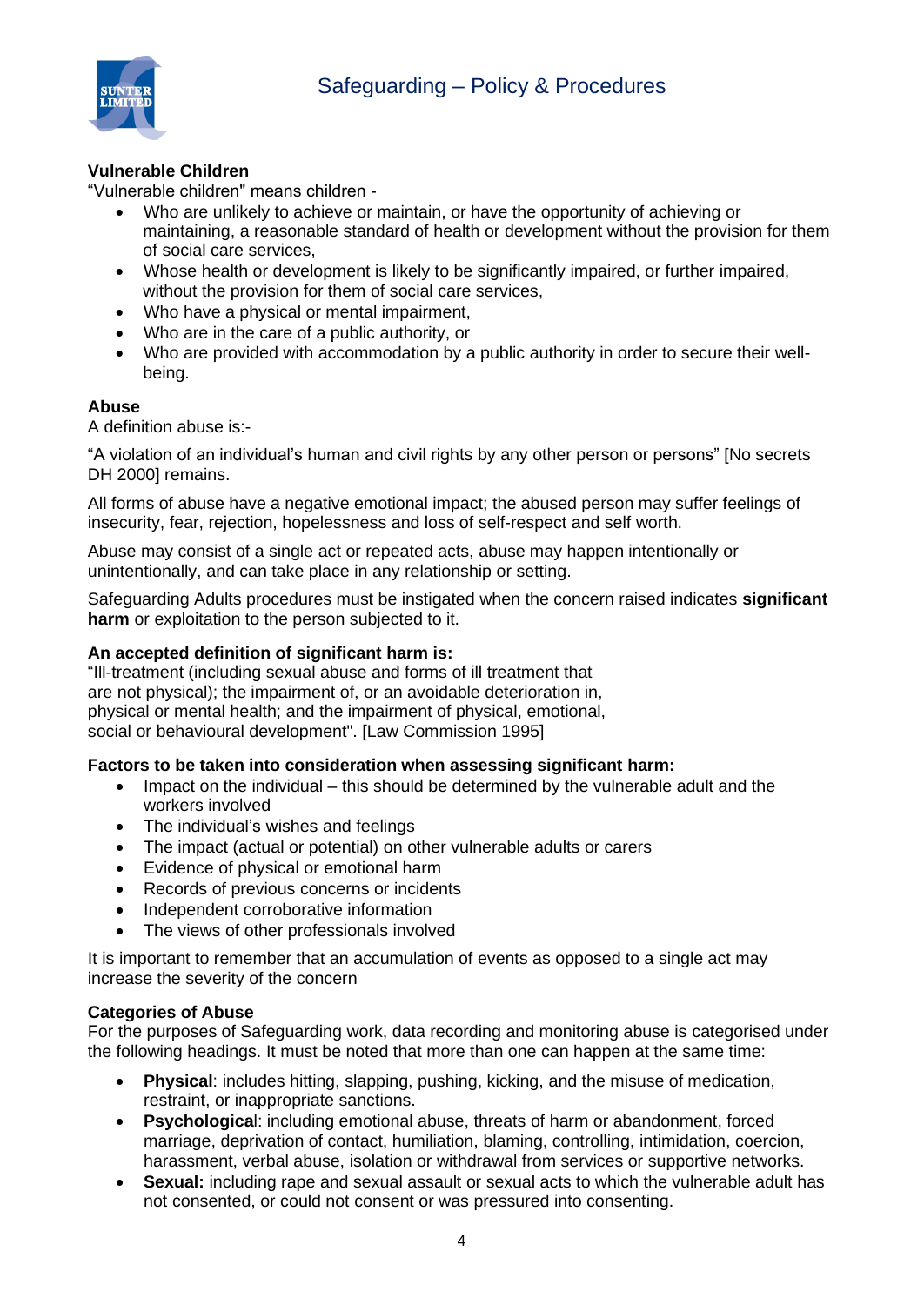## Safeguarding – Policy & Procedures



- **Financial or Material**: including theft, fraud, exploitation, pressure in connection with wills property or inheritance or financial transactions, or the misuse or misappropriation of property.
- **Neglect or acts of Omission**: including ignoring medical or physical care needs, failure to provide access to appropriate health, social care of educational services, the withholding of the necessities of life, such as medication, adequate nutrition and heating.
- **Discriminatory**: including racist, sexist, that based on a person's disability, and other forms of harassment, slurs or similar treatment.
- **Institutional abuse**: can be different from other forms because it is about who abuses and how that abuse comes about. Institutional abuse can take any of the other forms.

#### **RESPONSIBILITIES OF SUNTER LTD AND THEIR EMPLOYEES**

- Sunter Ltd has signed up and accepts the principles laid down within all our customers, partners agencies and client companies including any Safeguarding Guidelines that they may use.
- **Ensure staff has access to appropriate training.**
- **Ensure that the policy and procedures are available for all staff**.
- Ensure that the agreed procedures are applied and followed at all times, these are available from the **Health & Safety Manager.**
- Ensure staff must be aware of their responsibilities to attend training and to support everyone who plays their appropriate roles in dealing with issues that may arise.
- To take action to identify and prevent abuse from happening whenever possible.
- Respond appropriately when abuse has or is suspected to have occurred.
- Provide support, advice and resources to staff in responding to safeguarding and risk issues.
- Inform staff of any local or national issues relating to safeguarding and risk issues.
- Ensuring that the organisation has a dedicated staff member with an expertise in dealing with safeguarding and risk issues. This will be the **Health & Safety Manager**
- Ensure that all employees who require a CRB or Basic Discloser check in line with the requirements of the Independent Safeguarding Authority Vetting and Barring Scheme have one.

#### **Responsibilities of all staff**

- Follow the safeguarding and risk procedures at all times, particularly if concerns arise about the safety or welfare of a vulnerable person.
- Participate in safeguarding and risk training and maintain current working knowledge.
- Become familiar with the Guidelines.
- Discuss any concerns about the welfare of a vulnerable person with their site manager.
- Contribute to actions required including information sharing and attending meetings.
- Work collaboratively with other persons involved (e.g. managers, Police, other employees or agencies) and promote the welfare of people who use services.
- Remain alert at all times to the possibility of abuse and risk.
- Recognise the impact that diversity, beliefs and values of people who use services can have.

#### **TRAINING**

All staff should receive safeguarding awareness training at a level according to their role. Training will be refreshed on a regular basis.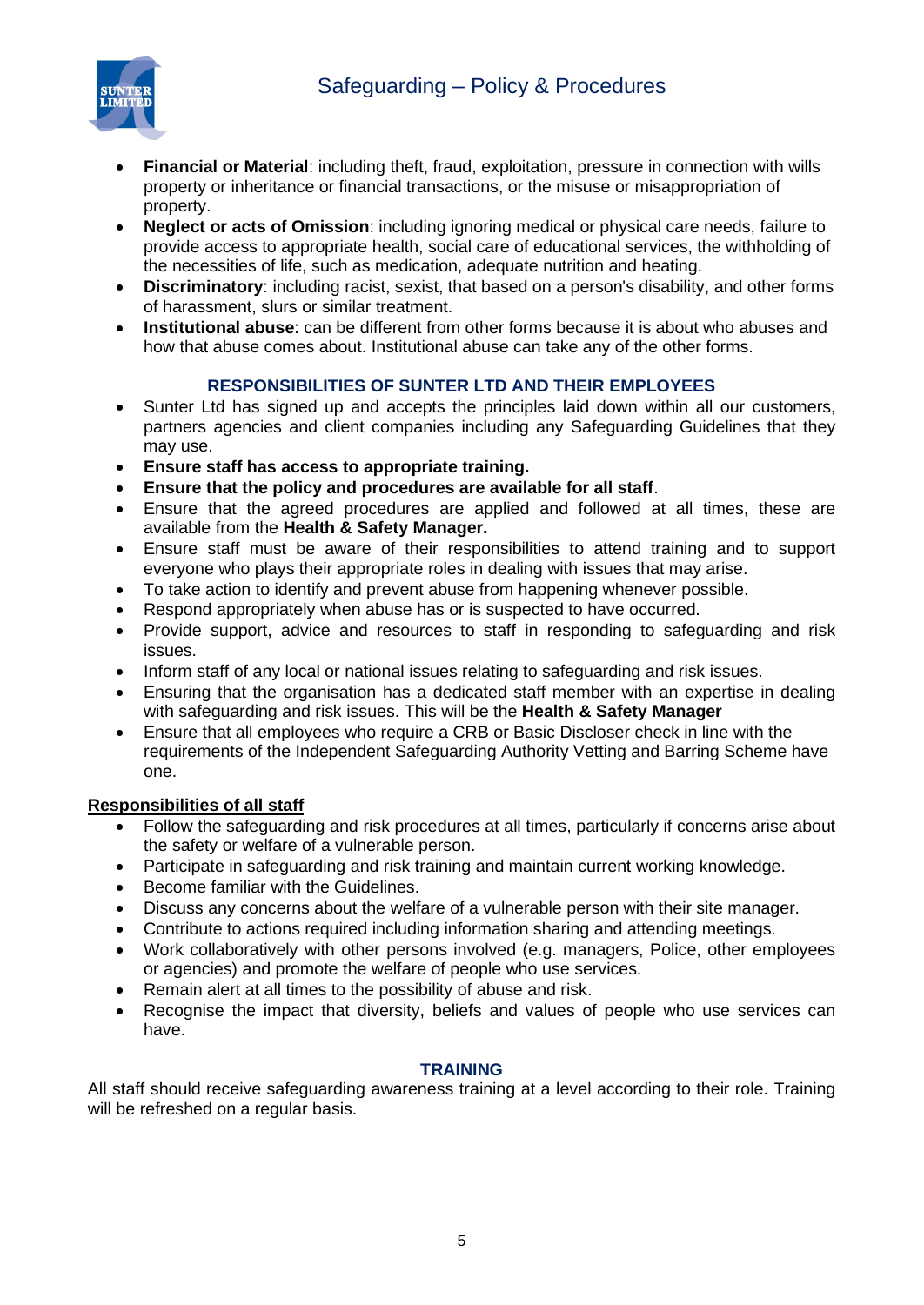

#### **SECTION B**

#### **THE PROCEDURE**

- **Reporting Abuse**
- **Key Roles**
- **Alerter - Referrer**
- **Reporter**
- **Investigate or Investigations**
- **Good Practice for Referrers**
- **Confidentiality & Information Sharing**
- **Monitoring**
- **Roles & Responsibilities of the Organisation**
- **Going Into Customer Homes**
- **Do's & Don't's**

#### **PROCEDURE**

When you become aware of an issue of risk, abuse or neglect, you should make sure that emergency assistance, where required, is summoned and that your concerns are reported to the *Site Manager immediately*.

Any information given directly by the vulnerable person concerned should be listened to and recorded carefully, using the person's own words.

Clarify the bare facts of the reported abuse or grounds for suspicion; do not ask leading questions e.g. suggesting names of who may have perpetrated abuse if the person does not disclose it.

If a customer or member of the public makes an allegation to you asking that you keep it confidential, you should inform the person that you will respect their right to confidentiality as far as you are able to, but, that you are not able to keep the matter secret if there is significant risk of harm.

- Do not take any actions which might alert the alleged perpetrator.
- Record all factual evidence accurately and clearly in line with your organisation's requirements and policies.
- Never prevent or persuade another person from raising concerns, suspicions or presenting evidence.
- Don't share information about the incident without agreeing this with your site manager.

#### **REPORTING ABUSE**

It is expected that all staff follow the Safeguarding and risk Guidelines agreed by Sunter Ltd for all their employees. A full set of procedures will be held by the **Health & Safety Manager** 

- If staff suspects a customer is at risk of abuse or they have any concerns about anyone in the household they are expected to report concerns to the **Site Manager or Health & safety Manager within 24 hours**.
- If at the time staff have reason to believe the vulnerable person is in immediate and serious risk of harm or that a crime has been committed the police must be called.
- An Incident Report form (**see appendix 2** ) must be completed where there are suspicions or allegations of abuse and sent to the **Site Manager or Health & Safety Manger.**
- If at any time staff feel the person needs urgent medical assistance, they have a duty to arrange medical care immediately by calling for an ambulance or arrange for a doctor to see the person at the earliest opportunity

All Customers need to be safe. Throughout the process the Customers needs remain paramount. This process is about minimising risk and preventing harm or abuse.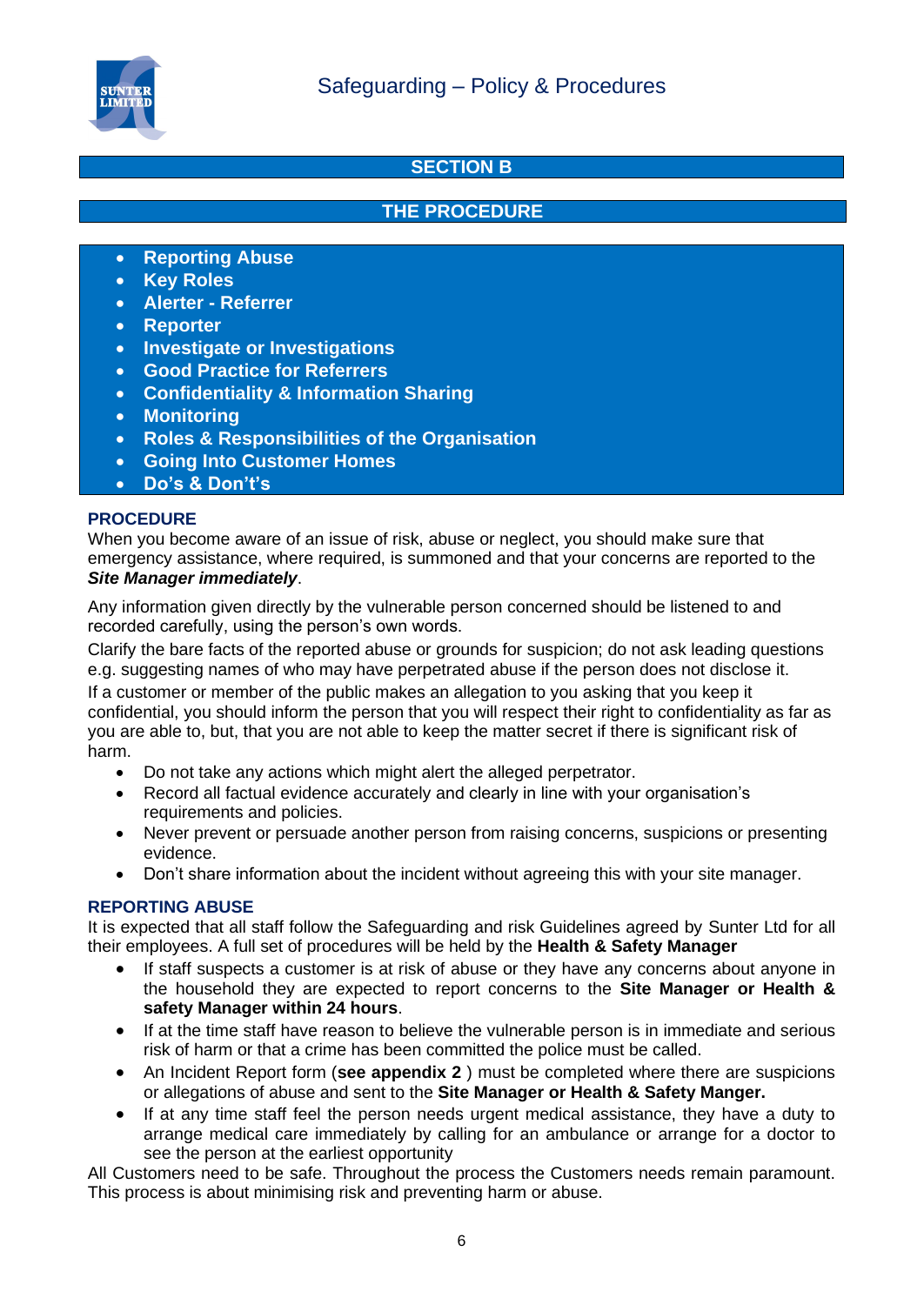

#### **KEY ROLES IN SAFEGUARDING AND RISK MANAGEMENT**

#### **Alerter – Sunter Ltd Employee/Contractor/Partner/Agent/Member of the public**

Anyone who has contact with vulnerable customers and sees or hears disclosures or allegations, or has concerns about potential abuse, risk or neglect has a duty to pass them on appropriately. The alerter also has a role in addressing any immediate safety or protection needs and should:-

- Communicate any received information (disclosure) of abuse or any concerns about a vulnerable person to the appropriate Site Manager
- Attend the relevant training sessions.

#### **Referrer – Site Manager**

**WHO** will be responsible for referring concerns to either the client or directly to the Police. If a referral is made to a client the Site Manager will contact the Client by telephone before the referral is made.

- Support and advise other staff that may have information which needs to be referred.
- Be a source of expertise and co-ordination.
- Attend the relevant training sessions.

#### **Reporter – Health & Safety Manager**

**Health & Safety Manager** is responsible for overseeing the Safeguarding and risk management on behalf of Sunter Ltd. Responsibilities include: -

- Oversee Safeguarding Policy and Procedure.
- Champion Safeguarding issues within Sunter Ltd
- Refer suspected abuse or allegations to the relevant investigating agencies.
- Monitor the referrals and outcomes.
- Act as source of support, advice, expertise, co-ordination.
- Liaise with the relevant agencies.
- Making decisions on what information will be passed on and making decisions on the need to investigate, or identifying any alternative responses.
- Consult the police when appropriate.
- Co-ordinating and monitoring investigations
- Liaison with clients and customers
- Provide information about Safeguarding issues and outcomes to **Sunter Ltd Senior Management Team**

#### **Reporters Referral**

#### **Suspected abuse of a vulnerable person**

Prior to making a referral to the **Site Manager** you will need to try to gather as much information as you can about the allegation/incident, which you will be asked to provide once you contact the Health & Safety Manager.

Details of whether the alleged perpetrator is living with the vulnerable person Lack of access to the necessary information should **NOT** delay the referral.

The Incident Report form should be submitted via email or hard copy to the **Health & Safety Manager**.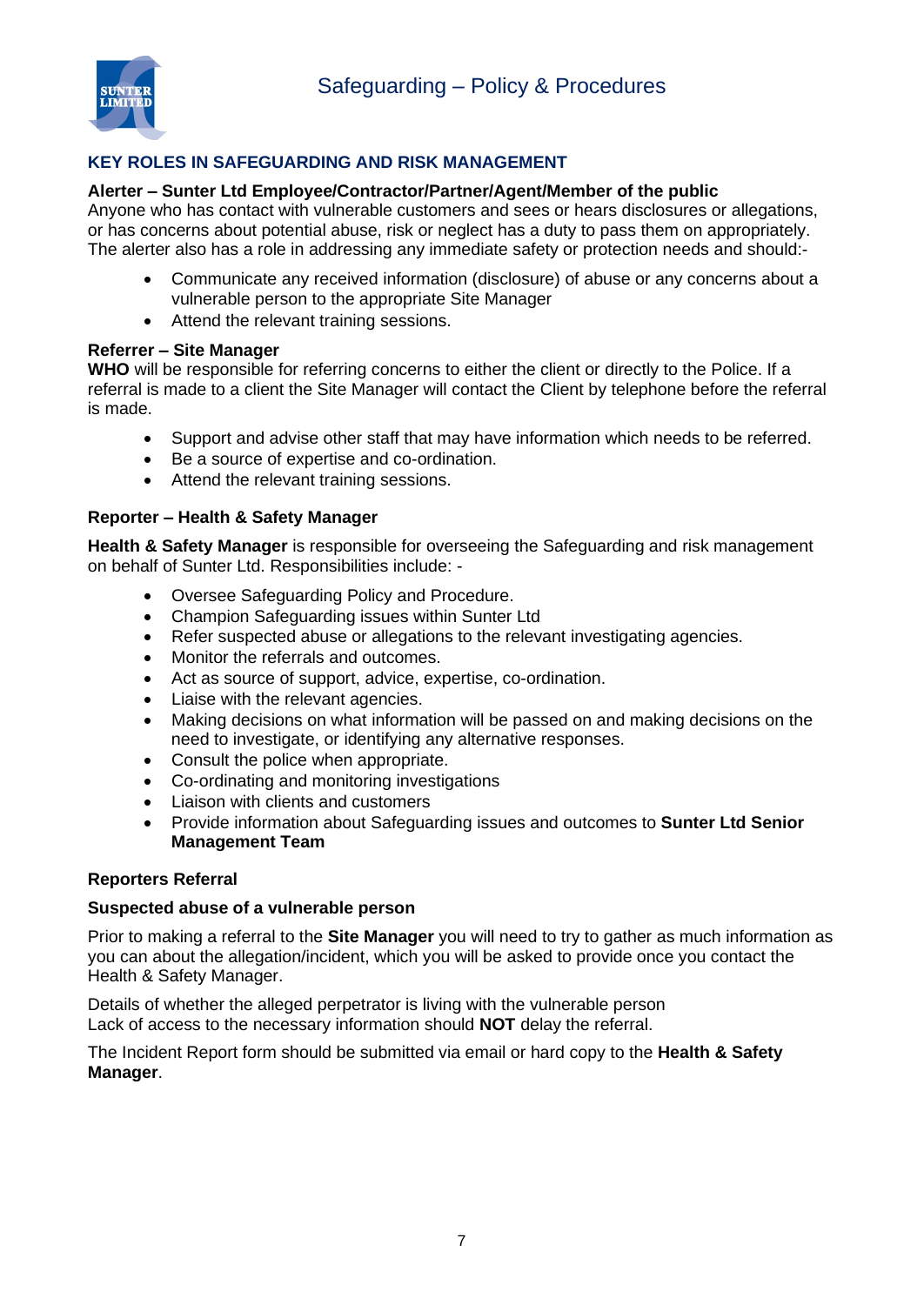

#### **INVESTIGATOR / INVESTIGATIONS**

**The Site Manager** will coordinate the collection of all the information relating to the incident. This may eventually include the use of criminal and/or disciplinary investigations.

**The Site Manager and Health Safety Manager** will form a view about what action is required and will ensure that agreed action does take place.

**The Health & Safety Manager** will be responsible for keeping a central record of actions and decisions and consulting with Senior Managers about the outcomes.

**The Health & Safety Manager** will identify any relevant issues and ensure that they are reported to the Senior Management Team with appropriate recommendations for further action, follow-up work or training

#### **GOOD PRACTICE FOR REFERRER'S**

Supply all information you can with regard to the alleged incident – this should be factual not opinion.

Investigative questioning should be avoided at this stage.

The alleged abuser should not be contacted until there is an agreed Safeguarding Assessment Strategy - unless this is part of emergency action needed to safeguard the adult or others at risk.

#### **Decision NOT to make a referral**

- You should fully document any such decision and good practice would be to discuss and agree this action with your site manager.
- Any decision not to refer does not mean that the incident should be left or that other actions do not need to take place. Consideration still needs to be given to the needs of the vulnerable person and to any other actions such as the complaints process, training needs, disciplinary or regulatory action if appropriate.
- Details of any decisions made when not making referrals will be referred, by the **Health & Safety Manager or Project Manager**, to the Client along with any documentation. Such cases will be fully discussed with the Client.

#### **CONFIDENTIALITY AND INFORMATION SHARING**

'No Secrets' [DH 2000] states that the government expects organisations to share information about individuals who may be at risk from abuse. This is also stressed by Safeguarding Adults [ADSS 2005] the framework for good practice. It is important to identify an abusive situation as early as possible so that the individual can be protected. Withholding information may lead to abuse not being dealt within a timely manner. Confidentiality must never be confused with secrecy. Staff has a duty to share information relating to suspected abuse with the relevant agencies

The Data Protection Act 1998 allows the sharing of information in appropriate circumstances. Consent is not required to breach confidentiality (capacity issues must be considered) and make a safeguarding referral where;

- A serious crime has been committed
- Where the alleged perpetrator may go on to abuse other adults
- Other vulnerable people are at risk in some way
- The vulnerable person is deemed to be at serious risk
- There is a statutory requirement e.g. Children's Act 1989, Mental Health Act 1983, Care Standards Act 2000
- The public interest overrides the interest of the individual
- When a member of staff of a statutory service, a private or voluntary service or a volunteer is the person accused of abuse, malpractice or poor professional standards.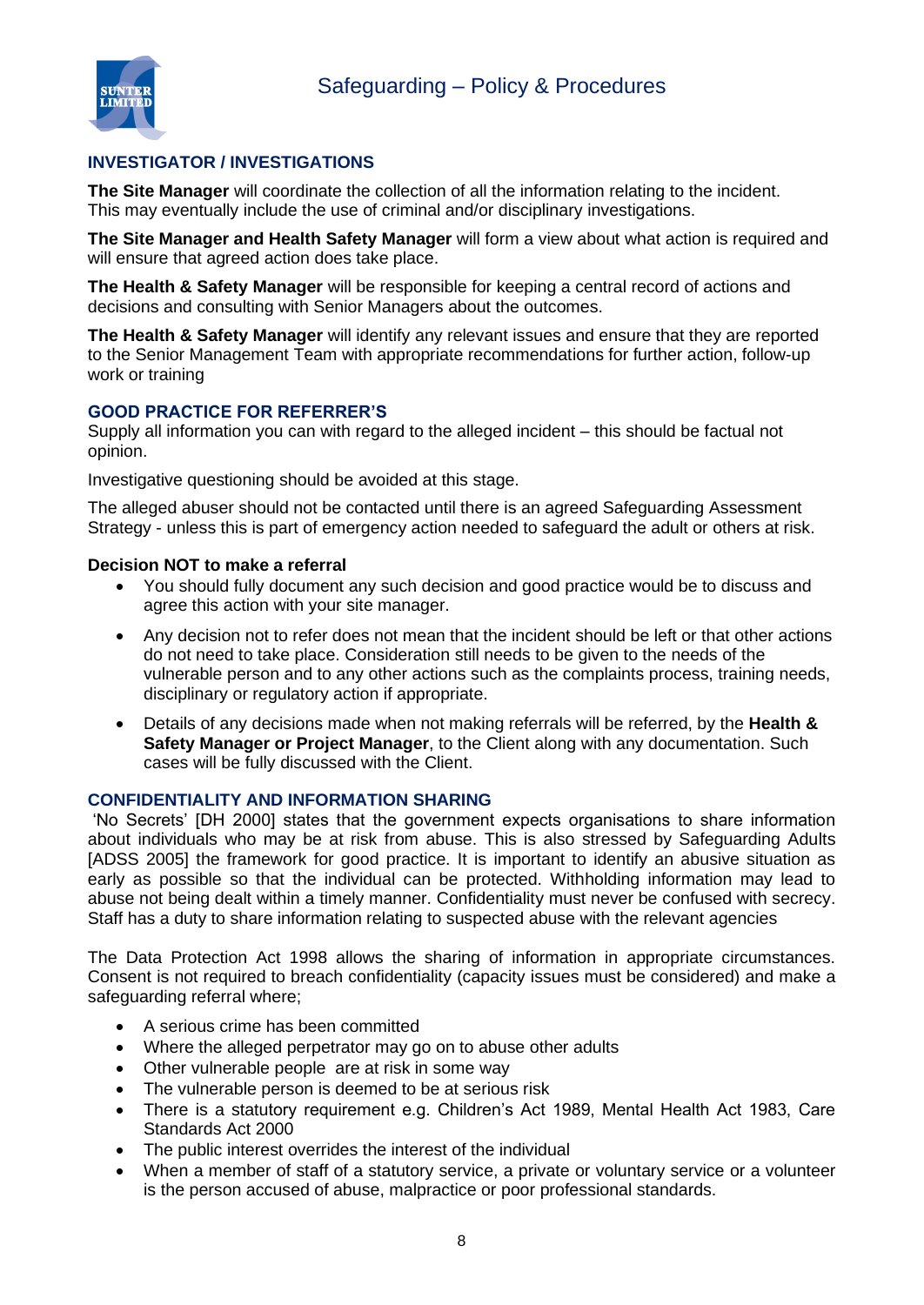

#### **Information Sharing**

Information about a Vulnerable Person who may be at risk of abuse or neglect must be shared within the framework of the Data Protection Act 1998. The act allows for the exchange of information under section 59. The Crime & Disorder Act allows Local Authorities, the Police and Registered Social Landlords to exchange information for the purposes of the prevention and detection of crime (S115).

**If anyone within Sunter Ltd has any doubt about the legality of sharing information, they must in the first instance consult their manager**.

#### **MONITORING**

The **Health & Safety Manager** will be responsible for monitoring this policy.

This policy will be reviewed annually and changes will be communicated to all relevant staff.

#### **ROLES AND RESPONSIBILITIES OF ORGANISATIONS**

#### **Best Practice in Safeguarding work is to:**

- Recognise those individuals to whom the procedures apply.
- Take matters of potential abuse and risk seriously and to discuss concerns with managers.
- Actively listen to and record concerns without asking leading questions.
- Be timely, sensitive and maintain confidentiality as appropriate to each situation.
- Work in a co-ordinated way between organisations.
- Apply these procedures and practice of each organisation and this policy consistently.
- Promote human rights and every citizen's access to the law.
- Support the rights of individuals by respecting self-determination and informed choice wherever possible.
- Acknowledge risk as an integral part of choice and decision-making.
- Any action taken by any organisation to safeguard an adult should be proportionate to the perceived level of risk and seriousness.
- Ensure that risk assessments are completed and that these assessments are recorded and reviewed in order that risk can be minimised.
- Be effective in providing or negotiating solutions that are as simple and practical as possible and aim to prevent the risk of abuse recurring.
- Be sensitive to every individual's identity including culture, beliefs and ethnic background, gender, disability, age and sexuality.

#### **GOING INTO CUSTOMERS HOMES**

All staff going into a customer's home for any reason will need to confirm in advance of entering the property that there will be **no one alone under the age of 18.**

If there is a lone person under the age of 18 in the property then an alternative appointment should be made.

If while working in a property you suspect that you may have been left alone with someone under the age of **18** you should consult with your site manager before withdrawing from the property until an adult is present.

It is recognised that there are a number of tenants under the age of 18 who may require workers within their homes while they are alone. In such circumstances the member of staff entering the property should have a Basic Disclosure or a current CRB check. **Do:**

- Ensure you have read and understand Sunter Ltd Safeguarding Policy and Procedure.
- Be vigilant for any possible signs of abuse.
- Respect the background persons you encounter.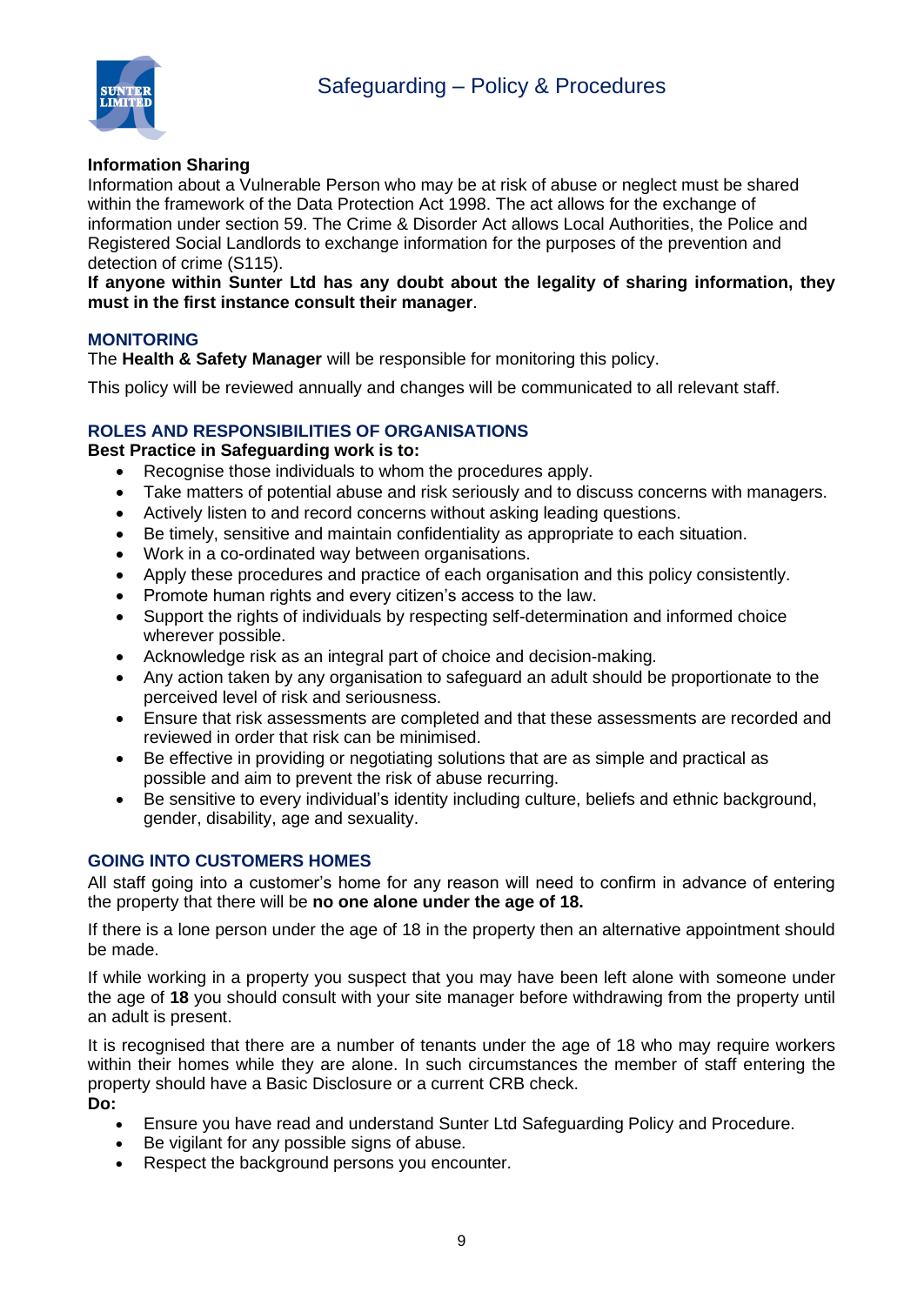## Safeguarding – Policy & Procedures



- Exercise caution about being alone with a child/young person. In situations where this is unavoidable, ensure another worker or Manager knows what you are doing and where you are.
- Seek advice and support from your Site Manager or appropriate officer if you have any queries.
- Ensure you communicate effectively at all times.

#### **Do Not:**

- Smoke in front of any Customers.
- Use any inappropriate language.
- Let allegations a child/young person makes go unrecorded or not acted upon.
- Share personal information inappropriately.
- Give personal contact details including e-mail, home or mobile numbers, unless the need to do so is agreed with senior management and the Client.

#### *'If in doubt SEEK ADVICE'*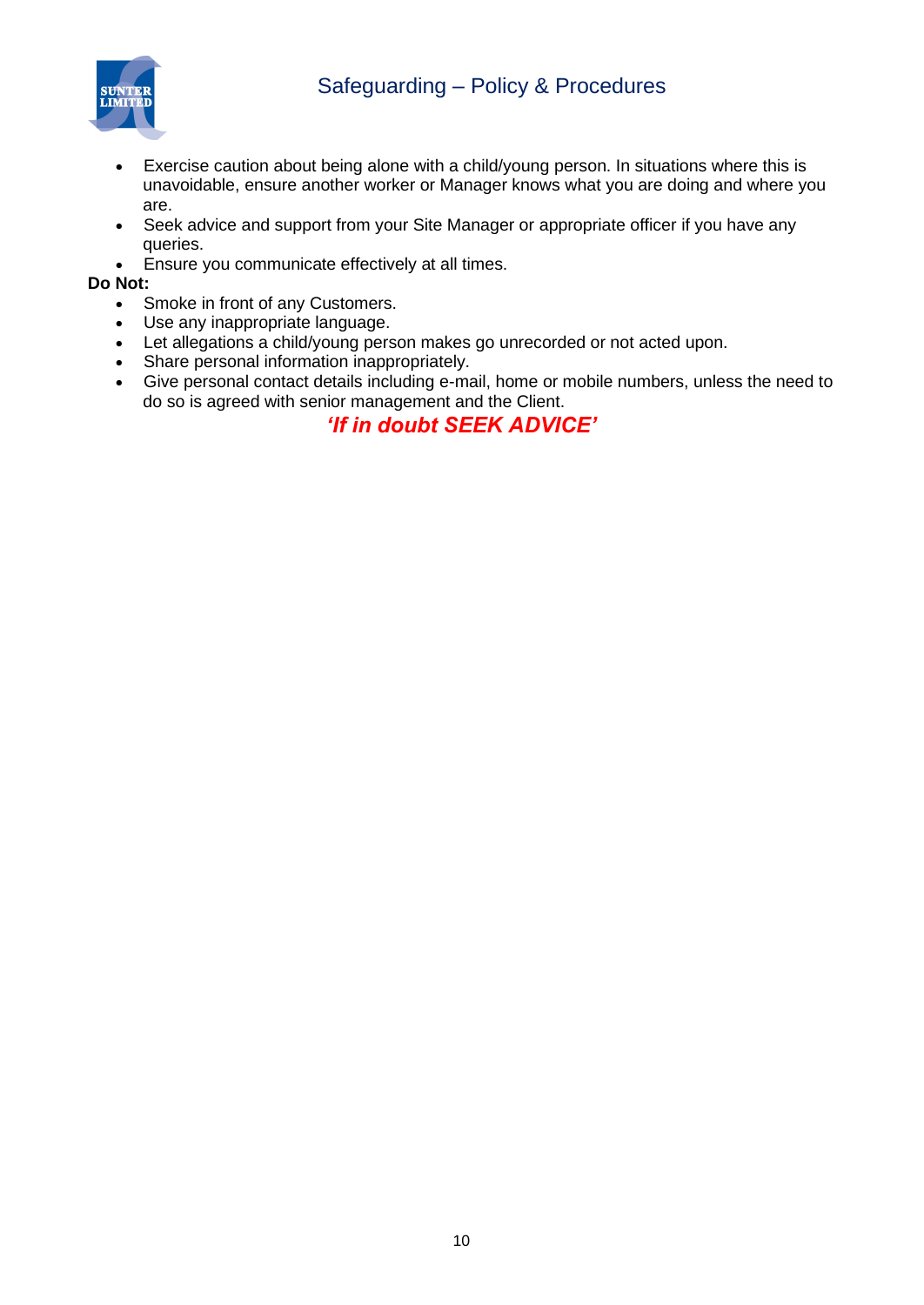

#### **SECTION C**

#### **CONTACT & EMERGENCY INFORMATION**

- **Useful Contact Numbers**
- **Referral Flowchart**
- **Referral Form**

#### **Appendix 1**

#### **USEFUL CONTACT NUMBERS**

| <b>Head Office</b>      | 0191 526 8106 |
|-------------------------|---------------|
| Site Managers           |               |
| Jim Wilkinson           | 07891 289 211 |
| Michael Ayre            | 07891 289 224 |
| Gordon Hedley           | 07891 289 228 |
| Paul Daglish            | 07891 289 232 |
|                         |               |
| Health & Safety Manager | 07891 289 235 |
|                         |               |
| Police                  |               |
| Emergency               | 999           |
| Non Emergency           | 101           |

#### **Appendix 2**

#### **REPORTING INCIDENTS FLOWCHART**

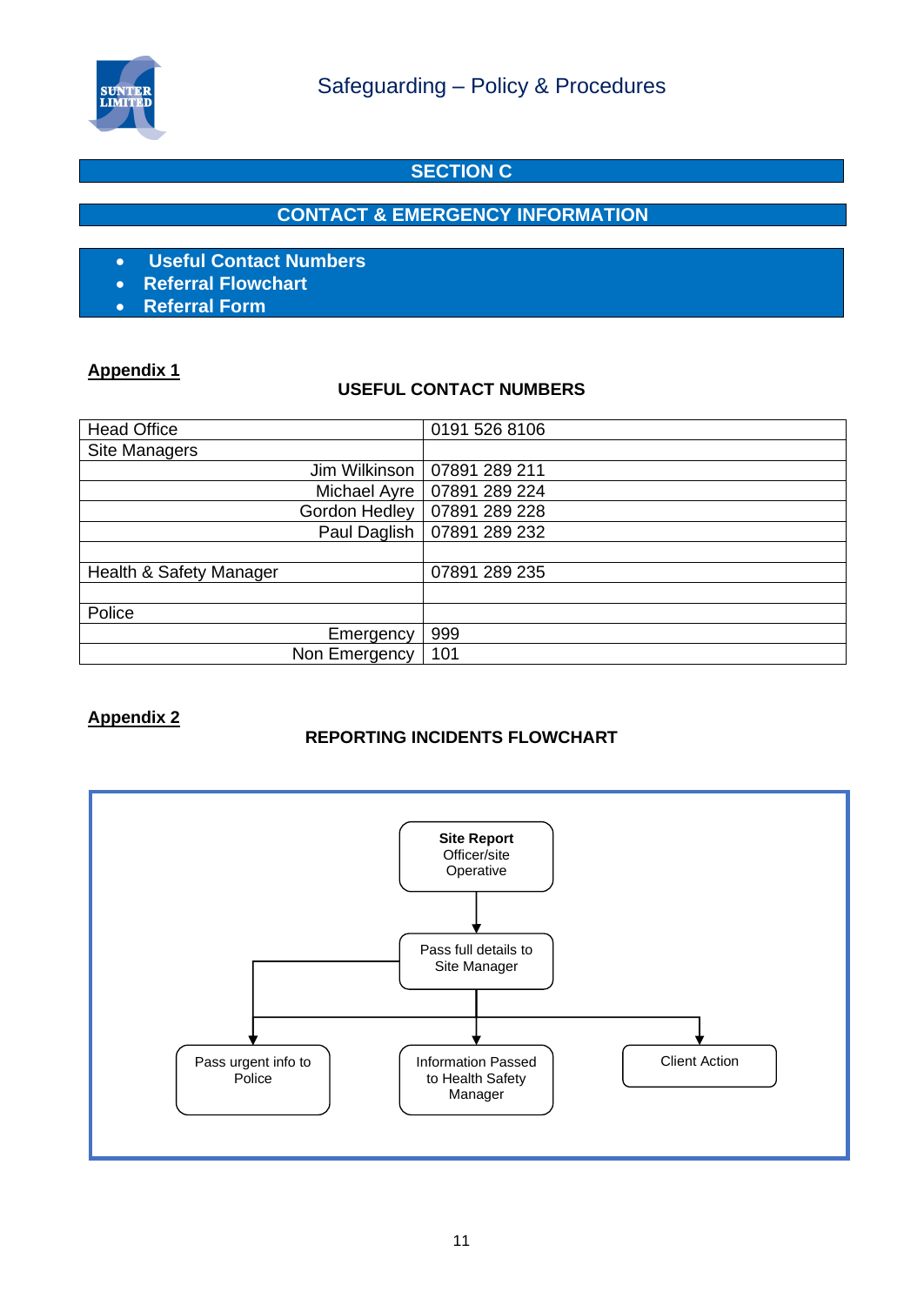

## Safeguarding – Policy & Procedures

## **Safeguarding Vulnerable People**

### **INCIDENT REPORTING FORM**

| <b>INCIDENT SUMMARY</b> |  |  |
|-------------------------|--|--|
| Date of Incident:       |  |  |
|                         |  |  |
| Time:                   |  |  |
| Incident Reported to:   |  |  |

| Name of employee/witness:                               |  |
|---------------------------------------------------------|--|
| Position/Job Title:                                     |  |
| <b>Contact Details:</b>                                 |  |
| Activity engaged in and time when incident<br>happened: |  |

| <b>WITNESSES</b> |                                                              |
|------------------|--------------------------------------------------------------|
|                  | Witness 1                                                    |
| Name             |                                                              |
| Address          |                                                              |
|                  |                                                              |
|                  |                                                              |
| Contact          |                                                              |
| Details          |                                                              |
|                  | Witness 2                                                    |
| Name             |                                                              |
| Address          |                                                              |
|                  |                                                              |
|                  |                                                              |
| Contact          |                                                              |
| Details          |                                                              |
|                  | Witness 3                                                    |
| Name             |                                                              |
| Address          |                                                              |
|                  |                                                              |
|                  |                                                              |
| Contact          |                                                              |
| <b>Details</b>   |                                                              |
|                  | Witness 4                                                    |
| Name             |                                                              |
| Address          |                                                              |
|                  |                                                              |
|                  |                                                              |
|                  |                                                              |
| Contact          |                                                              |
| <b>Details</b>   |                                                              |
|                  | Use a separate piece of paper if more witnesses were present |